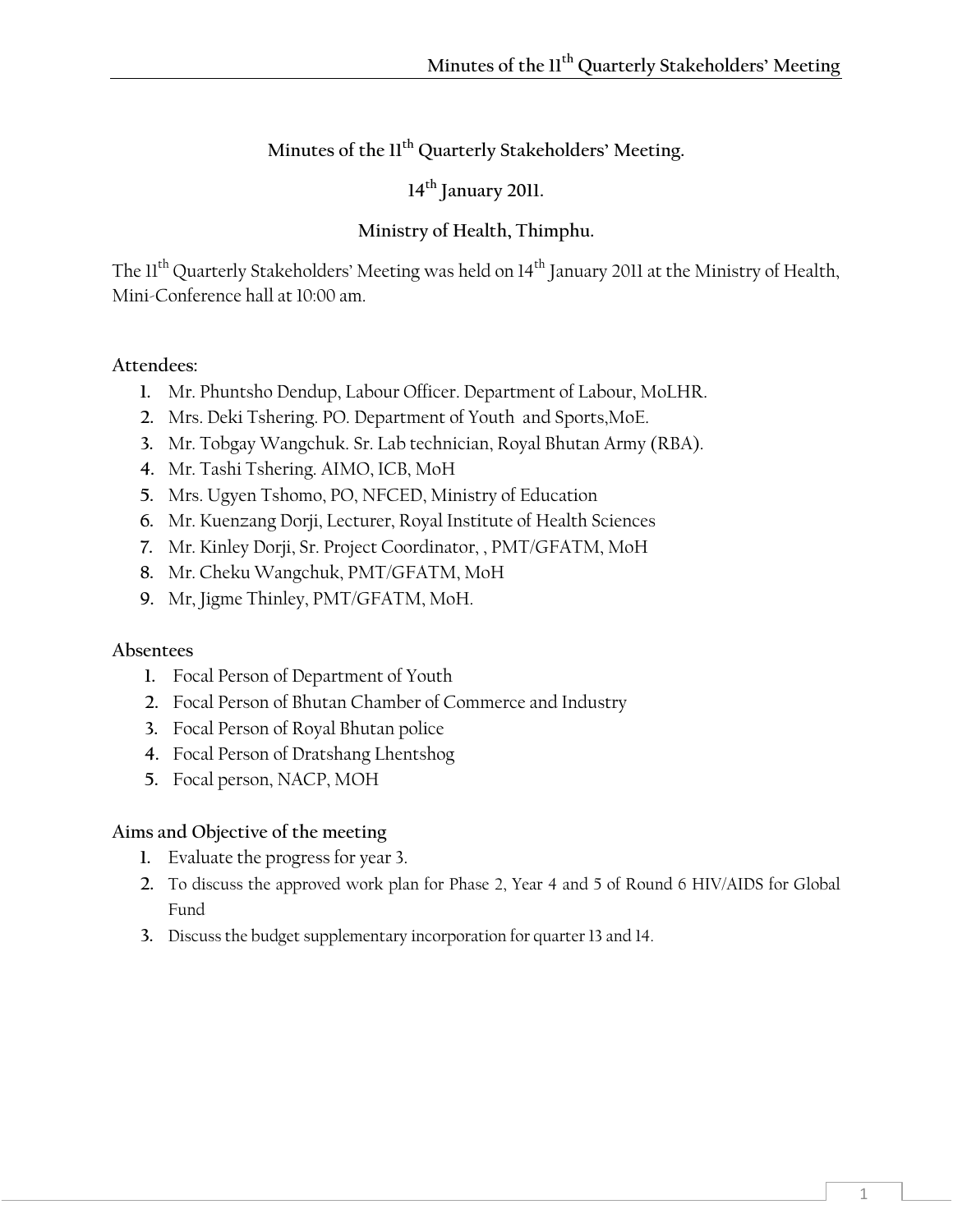### **Presentation on Progress Report for Year 3 by respective Sub Recipients**

Each focal person were requested to make a present a presentation on the progress for year 3.

• Non Formal Education, Ministry of Education.

SDA 1.2.1, Development & Printing of education materials with the budget of US\$ 5000 have not been used and it was agreed that the allocated budget can to re-allocated to DYS for printing.

SDA 1.2.2, Training of Teachers/Principals, Target 100, Budget US\$ 37,160, this activity have been carried out in two batched totaling to 98 trained Principals on December 2010. SDA 1.2.3, Community activities by Youth NFE learners, the activity have been carried out as per the work plan and budget. The report are yet to be submitted. SDA 1.2.4 Attend regional GFATM meeting. Since there isn't any regional meeting, it was proposed by the PMT and agreed by the NFE focal person to use the amount for the back payment of the Bio-Safety cabinet purchased.

- Department of Labour, Ministry of Labour and Human Resource. "SDA. 1.2.5 Refresher ToT for Vocational Centre Teachers on HIV based life skills education" is scheduled to be implemented between Feb 2011 and March 2011. SDA 1.2.6, Sensitization of unemployed youth and job seekers during the job fairs and NGOP with the budget of US\$ 6,960, the sensitization activity has been carried out as per the work plan leaving an amount of US\$ 1352.27 as saving. SDA 1.2.7 Attend regional GFATM meeting Since there isn't any regional meeting, it was proposed by the PMT and agreed by the MoLHR focal person to use the amount for the back payment of the Bio-Safety cabinet purchased.
- Royal Institute for Health Sciences (RIHS) The activities have been carried out as per the work plan and it was agreed that the RIHS will submit the report during the coming week
- Royal Bhutan Police (RBA)

.

SDA 1.5.1. Development of Printing of HIV information package. The information package has been developed and send for printing and scheduled to be ready by January end 2011.

SDA 1.5.4 Sensitization program for RBA & RBG and 1.5.6 Training of instructors form the Military training institutes (RBP, RBG & RBP) has not been carried out but the focal person committed the implement at the earliest.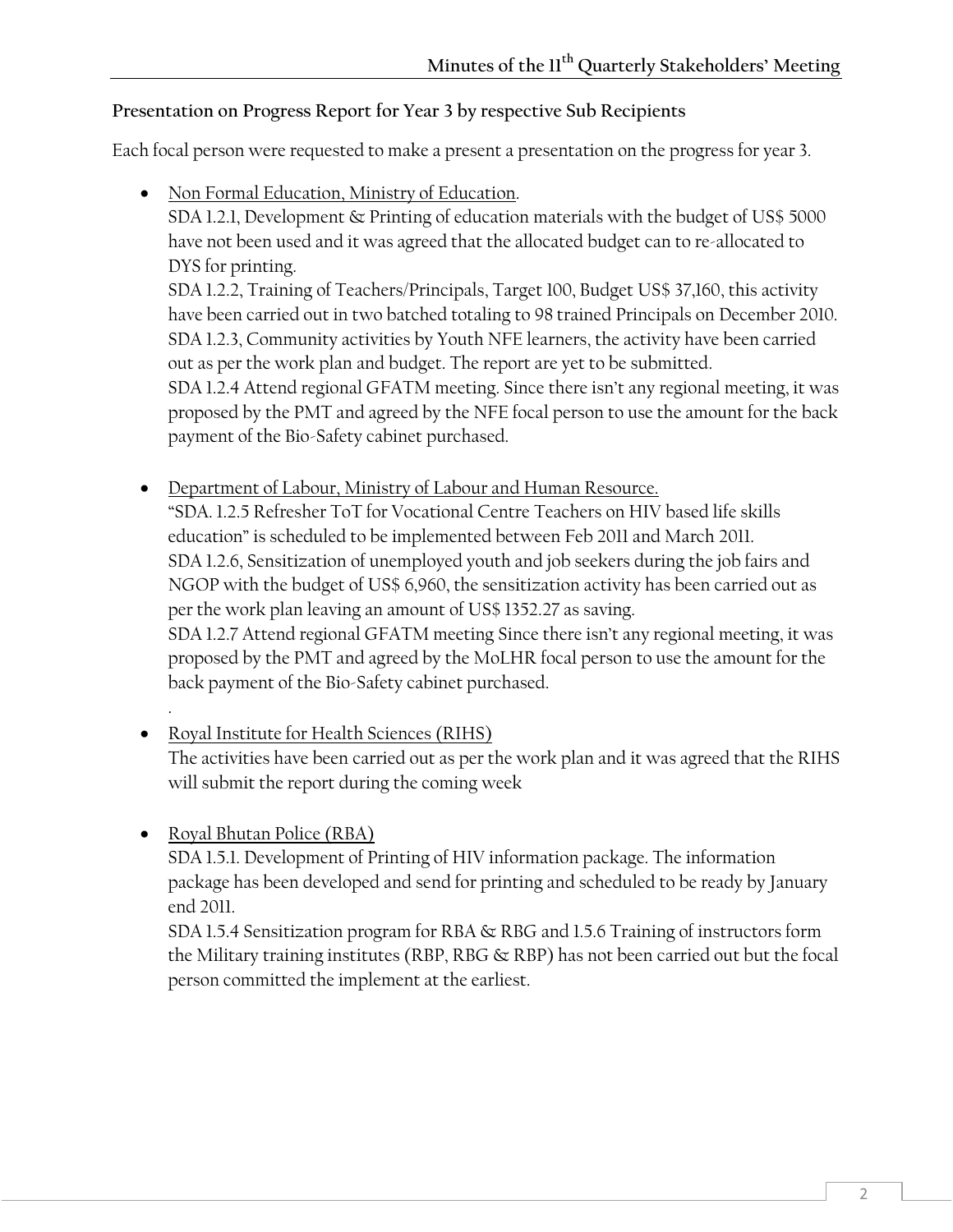• Information and Communication Bureau, Ministry of Health.

SDA 1.9.1. Consultative meeting to develop IEC materials for vulnerable groups, ICE materials developed for non migration workers, Posters and pamphlets developed and printed.

SDA 1.9.2. Field testing of the materials on ICE. Bengali version pamphlets materials field tested but budget allocated is not used.

SDA 1.9.3. Printing of materials for vulnerable groups. 1000 messaged T-shirts and 10,000 Bengali version pamphlets printed. Nu 70,000 re-appropriated for back payment of Radio Board cast.

 SDA 1.9.4. Sensitization and briefing to the Media personal on HIV/AIDS issues and SDA 1.9.5 Undertake supervision and monitoring visits will be implemented before June 2011.

### **Presentation on the Approved Year 4 & 5 Work Plan – Sr. Project Coordinator**

The Project Coordinator presented the approved work plan for year 4 and 5 to the respective focal person of the Sub- recipients. The activities of the Quarter 13 and 14 were presented to the SRs in detail, confirming the list of activities that will be implemented within the two quarters so that supplementary incorporation can be processed by the Project Management Team. The SRs present confirmed the activities will be carried out as per the approved work plan. The PMT further requested the SRs to give their consensus in written.

#### **Presentation on Reporting Software**

The Quarterly reporting software was once again presented to the SRs, and they were once again reminded to report with the Software. Since the Software is only for quarter 12, the PMT will revise the Software for year 4 and 5 at the earliest.

#### **Major Discussions and Recommendations**

- The NFE focal person agreed to submit the Report on the 2 batches of Training held for the Principals on "Life Skills based HIV/AIDS education" latest by 21 January 2011.
- All the budget for Year 3 amounting to US\$ 20,200 have been disbursed to the RIHS but no report have been received yet, The PMT strongly urged the RIHS representative to submit the report at the earliest.
- Nu 355,000 is disbursed to the RBA to implement Sensitization program for RBA and to Train instructors from the Military training institutes with the agreement to follow the financial rules while carrying out the activities.
- It was also agreed that the PMT will print 500 copies of the RBA Curriculum.
- All the sub recipients were once again reminded by the PMT to submit report within 30 days after the end of each quarter in the agreed reporting Software.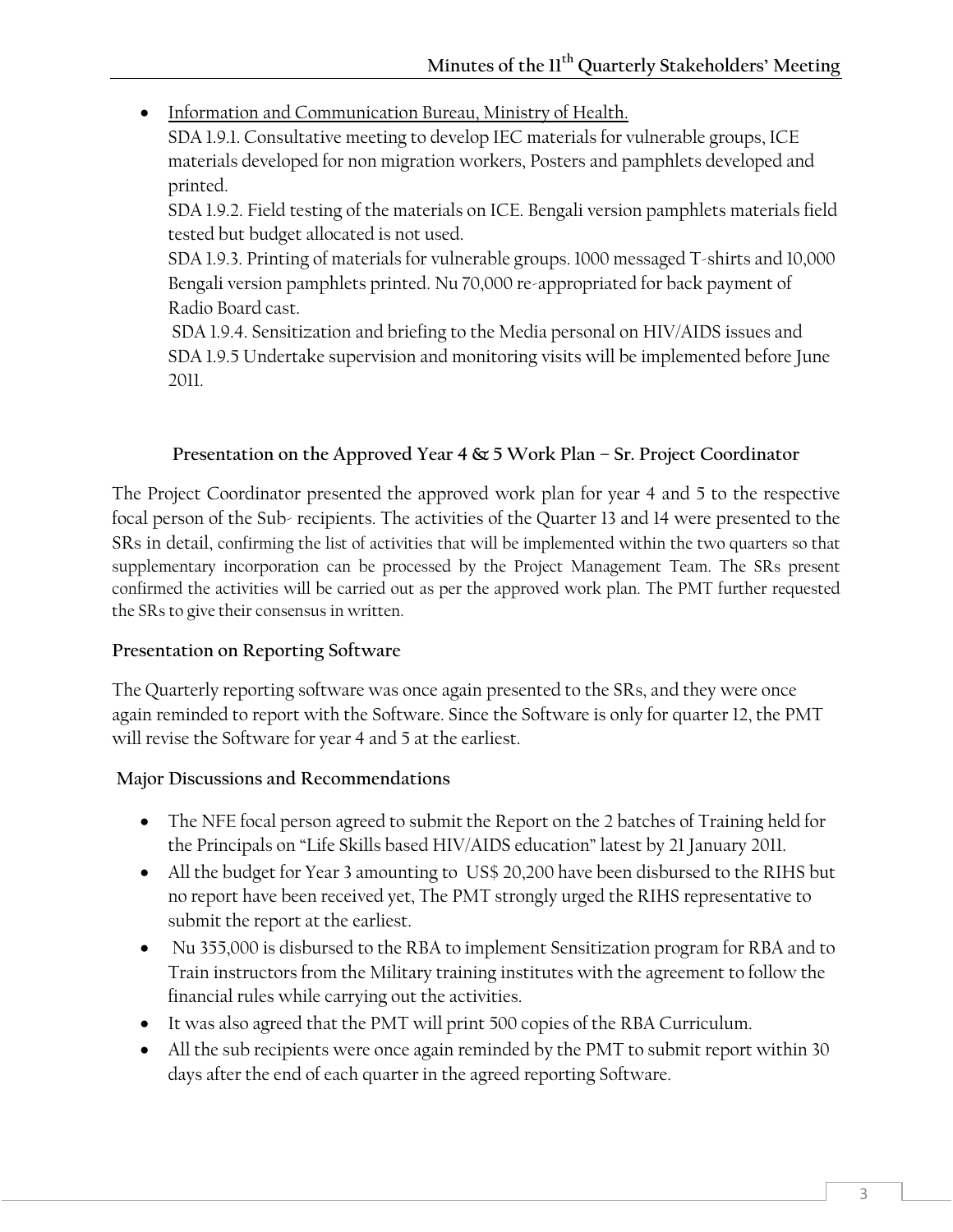- It was agreed that PMT will update the reporting software with the work plan and budget for year 4 and 5 and circulate to the focal person of the SRs.
- The meeting agreed on the need to indentify an alternative focal person to attend the meeting in the absence of the focal person.

**Tashi Delek**